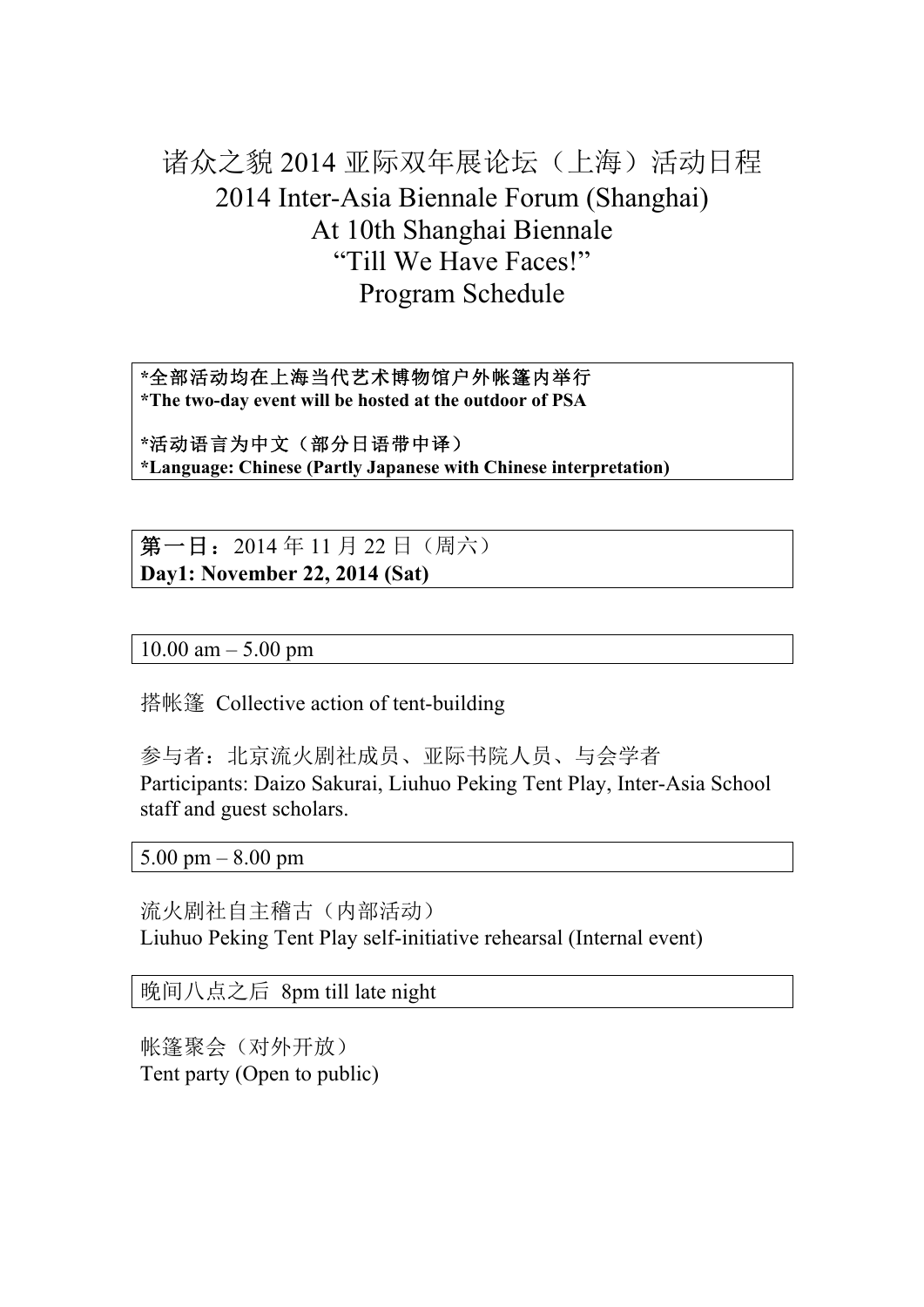## 第二日: 2014年11月23日(周日) **Day 2: November 23, 2014 (Sun)**

#### **9.30 am – 9.35 am**

高士明致开幕辞 Opening Speech by Gao Shiming

#### **9.35 am – 9.45 am**

第一部分:介绍"诸众之貌"计划,主持人:黄孙权 Part 1: Introduction of multitude.asia project by Huang Sun Quan

#### **9.45 am – 12.30 pm**

第二部分精选影像放映(每段 10 分钟左右)与经验分享 Part 2: Documentary screening and discussions (selected pieces are 10 min each)

#### **9.45 am – 10.45 am**

香港独立媒体精选影片放映 Selected clips of Hong Kong Independent Media documentary

与谈人:叶荫聪(香港岭南大学) Discussant: Ip Iam-chong (Hong Kong Lingnan University)

#### **10.45 am – 11.45 am**

台湾黑手那卡西工人乐队精選影片放映 Selected clips of Taiwan Black Hand Nakasi documentary

与谈人:黑手那卡西工人乐队成员 Discussants: Black Hand Nakasi Band Members

#### **11.45 am – 12.30 pm**

综合讨论与回应 General discussion and response

回应人:黄孙权(高雄师范大学)、孙恒(打工文化艺术博物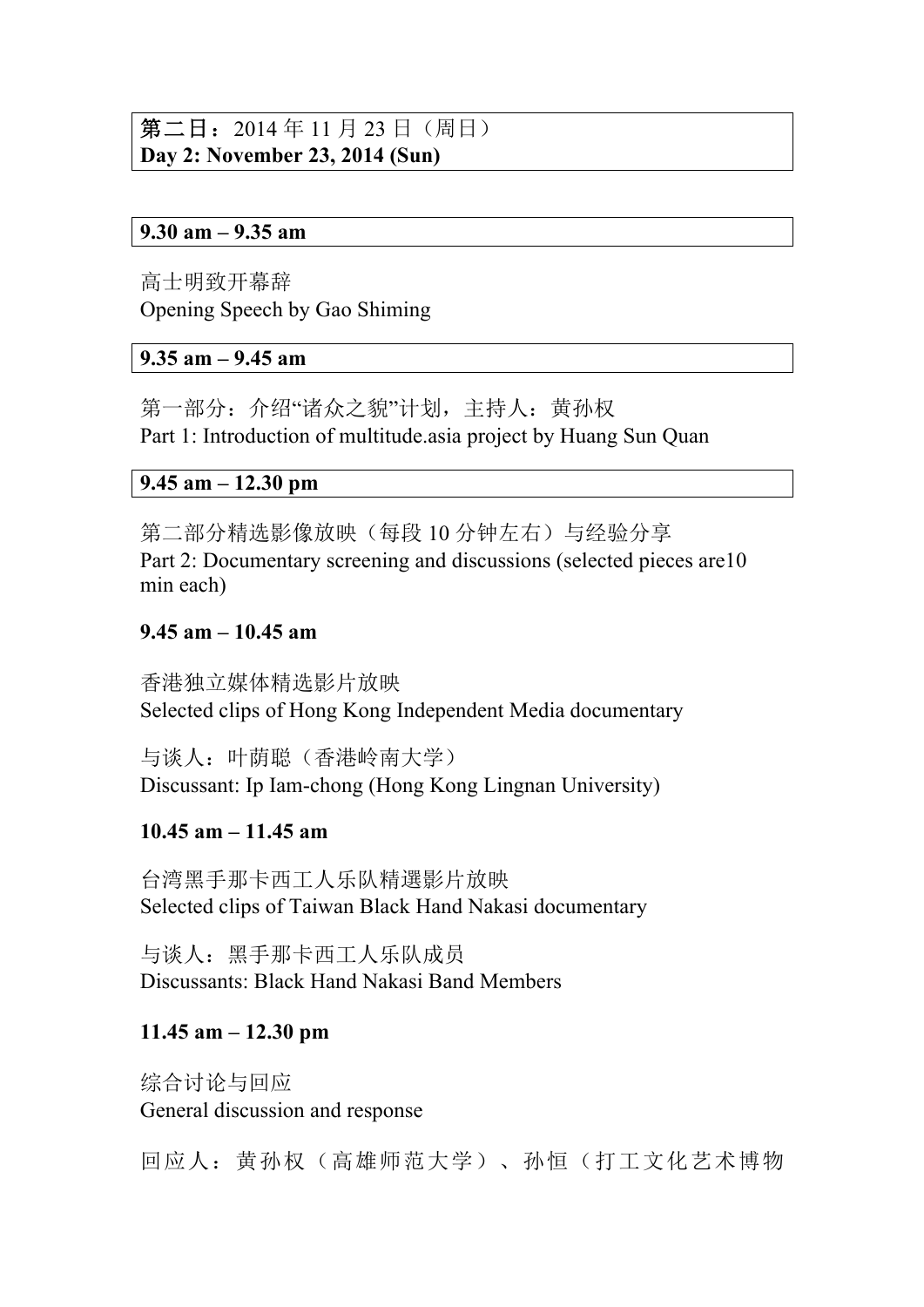馆)、王岩、刘益红、甘志雨、曾杰(影片拍摄工作团队) Discussants: Huang Sun Quan (National Kaohsiung Normal University), Sun Heng (Dagong Cultural Art Museum), Wang Yan, Liu Yihong, Gan Zhiyu, Zeng Jie. (Documentary production team)

#### **2.00 pm – 5.00 pm**

帐篷纪录影像放映 Tent Theatre documentary screening

樱井大造发表"总演说",谈帐篷戏近十年在两岸三地的经验 Keynote speech by Daizo Sakurai on his tent-theatre experience in the past ten years crossing Taiwan, Hong Kong and Mainland

回应:王墨林(台湾剧场导演)、牟森(剧场导演)、帐篷剧成员 Respondents: Wang Mo-Lin (Taiwanese Theatre Director), Mou Sen (Theatre Director), Tent Theatre members

#### **5.00 pm – 8.00 pm**

自主稽古 Self-initiative Rehearsal (Internal event)

参与者:流火成员、亚际人员、与会学者参加。(内部活动) Participants: Liuhuo Peking Tent Play members, Inter-Asia School staff and guest speakers

#### 晚间八点之后 **8.00 pm till late night**

帐篷聚会(对外开放) Tent party (Open to public)